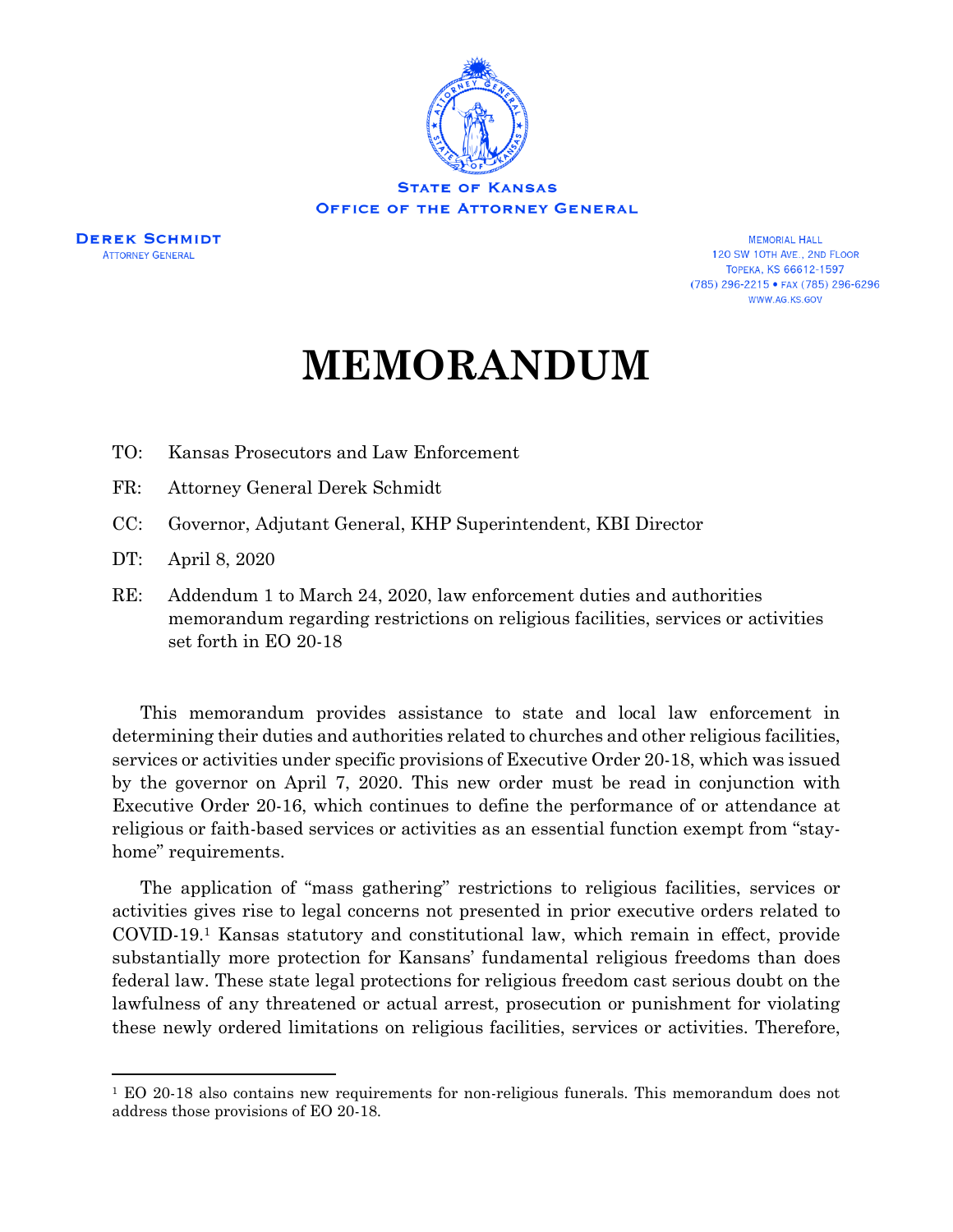we strongly recommend Kansas law enforcement encourage *cooperative compliance* with these public health limitations, rather than criminally enforce them. During the current COVID-19 pandemic, most Kansas religious leaders already have canceled in-person group activities and worship services or have replaced them with online, remote services. Public health officials continue to urge religious organizations to cancel or strictly limit in-person meetings, including worship services, so as not to further the spread of the virus. Kansas has not experienced the sorts of cases, well-publicized in other states, where a few religious leaders willfully defied public health guidance and exposed their congregants to COVID-19.

EO 20-18, which by its terms takes effect today, <sup>2</sup> revises guidance for religious gatherings while it remains in effect. Its key changes are:

- "Churches or other religious facilities" are now expressly covered by the prohibition on "mass gatherings" rather than being exempted as they were previously.
- More than 10 people are prohibited from convening "in a confined or enclosed space at the same time," including in churches or other religious facilities.
- "Churches or other religious services or activities" are prohibited from having more than 10 congregants or parishioners in the same building or confined or enclosed space, but a larger number of persons who are conducting the service itself may gather provided social distancing and similar requirements are maintained.

It should be noted that EO 20-18 does not prohibit Kansans from leaving their homes to perform or attend religious or faith-based services or activities, <sup>3</sup> nor does it impose the new prohibition on gatherings exceeding 10 persons on religious gatherings that are not in "the same building or confined or enclosed space" (*e.g*., outdoors). <sup>4</sup> While compliance previously was voluntary, by virtue of the exercise of the governor's emergency powers under K.S.A. 48-925(c) EO 20-18 on its face makes violation of these new limitations on certain religious gatherings that exceed 10 persons punishable by imprisonment and/or a fine. *See* K.S.A. 2019 Supp. 48-939.

 $\overline{\phantom{a}}$ 

<sup>&</sup>lt;sup>2</sup> As we advised in our March 24, 2020, memorandum, due process considerations counsel that no criminal enforcement of any executive order issued under authority of K.S.A. 48-924 and 48-925 should be considered until such order is published in the Kansas Register in the same manner that acts of the legislature may be published to attain the force of law.

<sup>3</sup> Executive Order 20-16 remains unchanged and continues to define performing or attending religious or faith-based services or activities as an essential function exempt from stay-home requirements although still subject to social distancing, hygiene and other COVID-19 prevention measures.

<sup>4</sup> Requirements for social distancing, hygiene and other COVID-19 prevention measures remain in effect for all gatherings, including religious gatherings not subject to the new 10-person limitation.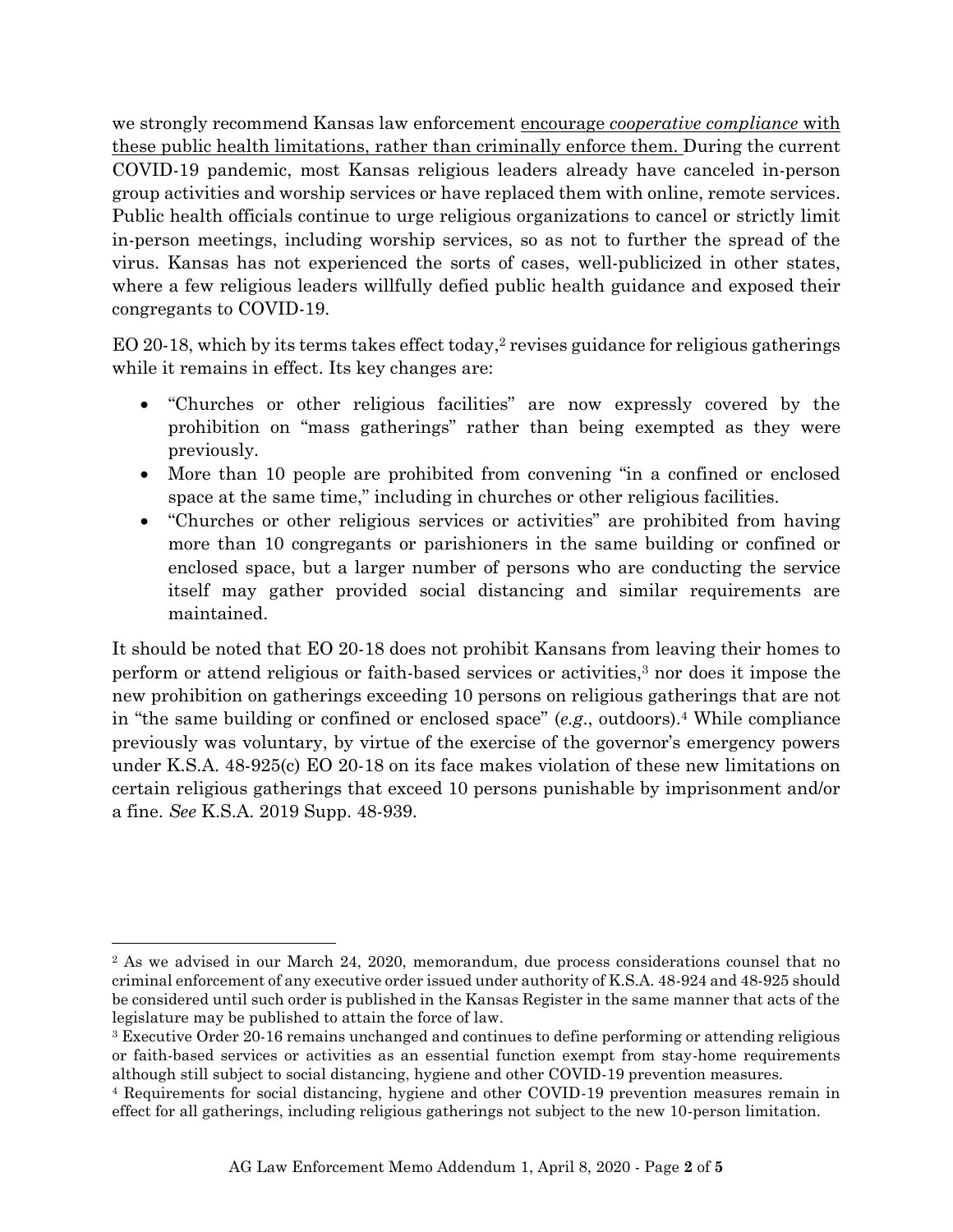**The Office of Attorney General strongly encourages all Kansans participating in religious services or activities to voluntarily comply with the new restrictions on religious mass gatherings in order to protect public health.** Nevertheless, for the legal reasons set forth below, we also strongly discourage law enforcement from attempting to enforce the requirements of EO 20-18 as violations of the criminal law. 5

## **Analysis**

In our view, Kansas statute and the Kansas Constitution's Bill of Rights<sup>6</sup> each forbid the governor<sup>7</sup> from criminalizing participation in worship gatherings by executive order.<sup>8</sup> The Kansas Preservation of Religious Freedom Act, K.S.A. 2019 Supp. 60-5302 *et seq.,* ("Religious Freedom Act" or "Act") provides:

"Government shall not substantially burden a person's civil right to exercise of religion even if the burden results from a rule of general applicability, unless such government demonstrates, by clear and convincing evidence, that application of the burden to the person: (1) Is in furtherance of a compelling governmental interest; and (2) is the least restrictive means of furthering that compelling governmental interest." *See* K.S.A. 2019 Supp. 60-5303(a).

The Religious Freedom Act applies to restrain actions by the "government," which specifically includes both the state executive branch and local governments and officials. *See* K.S.A. 2019 Supp. 60-5302. It protects the "exercise of religion," which is defined broadly and expressly includes "the right to act … in a manner substantially motivated by a sincerely-held religious tenet or belief," which certainly includes attending church, synagogue, temple, or mosque for the purpose of worship. *See* K.S.A. 2019 Supp. 60- 5302(c). It restrains government from "substantially burden[ing]" the exercise of religion,

l

<sup>5</sup> Violation of a lawful order issued pursuant to the emergency powers granted to the governor by K.S.A. 48-925, is a class A misdemeanor, which is punishable by up to 1 year of imprisonment in the county jail and/or up to a \$2,500 fine. *See* K.S.A. 48-939.

<sup>6</sup> The First Amendment to the United States Constitution and/or federal statutes may also restrict or prohibit these provisions (and give rise to a claim for plaintiff's attorney fees), but this memorandum will confine its analysis to state-law limitations.

<sup>7</sup> A similar analysis would apply to any similar order that burdened religious gatherings, such as a local order or an order of the Secretary of Health and Environment.

<sup>8</sup> There exists a more fundamental question whether, or to what extent, the Kansas Constitution allows the legislature to delegate its law-making power to the governor as contemplated by K.S.A. 48- 924 and 48-925. This memorandum does not address that question but observes that exercises of any such power by the governor (such as provisions in EO 20-18) that are in tension with the fundamental rights of Kansans protected by the people themselves through the Kansas Constitution's Bill of Rights and/or by separate legislative enactment such as the Kansas Preservation of Religious Freedom Act at a bare minimum strain the limits of the validity of any such delegation. *See, generally* Kan.Const.Art.2, §1 (vesting legislative power in the legislature); *see also generally Youngstown Sheet & Tube Co. v. Sawyer,* 343 U.S. 579, 634-55 (1952) (Jackson, J., concurring).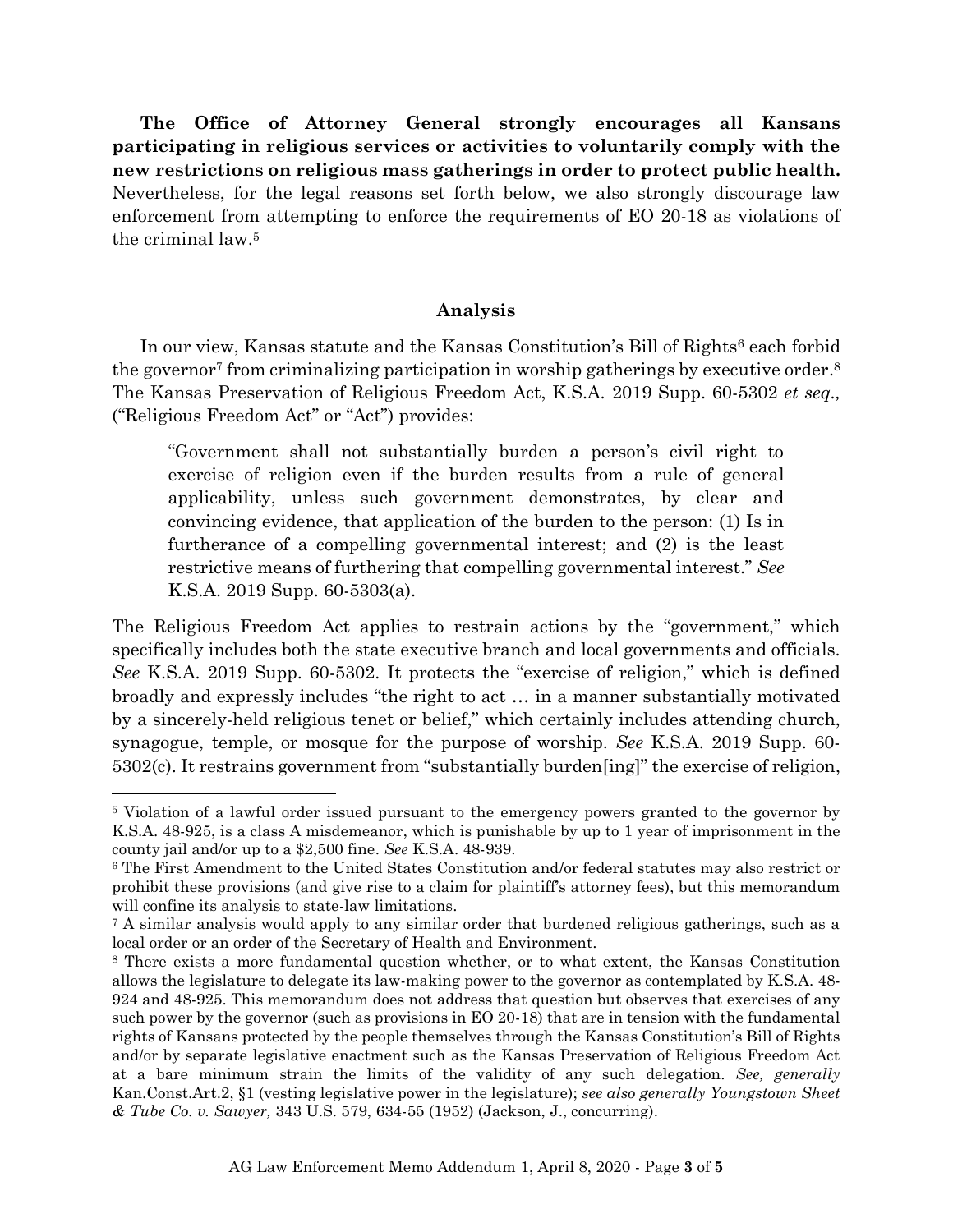and "burden" specifically includes "assessing criminal … penalties." *See* K.S.A. 2019 Supp. 60-5302(a). There can be no doubt that imposing a criminal penalty of up to 1 year in jail and/or a \$2,500 fine constitutes a "substantial[]" burden.

Thus, EO 20-18 substantially burdens many Kansans' right to exercise religion. Because the Religious Freedom Act applies to provisions of EO 20-18 that impose restrictions on religious facilities, services, or activities, the penalties for violating those provisions can survive scrutiny only if the government demonstrates that the application of EO 20-18 to persons gathering in such facilities or for such services or activities:

- (1) Is in furtherance of a compelling governmental interest; and
- (2) Is the least restrictive means of furthering that compelling governmental interest.

*See* 2019 Supp. K.S.A. 60-5303(a). This is a "strict scrutiny" standard of review, which is the highest standard applied in the law and which governments rarely satisfy. As described above, we have no doubt the restrictions on religious gatherings in EO 20-18 may serve a compelling governmental interest of protecting the public health by slowing the spread of COVID-19. But the executive order also must be the "least restrictive means" of furthering that compelling interest. And the burden is on the government to prove by clear and convincing evidence that no less-restrictive means is available. *See* K.S.A. 60-5303(a). It is doubtful the government can meet that burden here.

First, the government cannot show by clear and convincing evidence that it is currently necessary to subject *every* church or other religious services or activities throughout the state to the requirements in EO 20-18 to slow the spread of COVID-19. Current Centers for Disease Control guidance for faith-based organizations recommends a graduated approach based on community risk.<sup>9</sup> That individually tailored lessrestrictive means is absent from the blanket statewide approach of EO 20-18.

Second, EO 20-18 exempts 26 categories of activities or facilities from its massgathering prohibitions, *see* EO 20-18, paragraph 2.a-z, just as the prior version of the mass-gatherings order (Executive Order 20-14) had also exempted religious activities. Indeed, *only* religious activities (and non-religious funerals) are singled out for increased regulation under EO 20-18 – while other indoor gatherings that invite similar interpersonal interaction and thus pose similar public health risk (such as gathering in shopping malls or other retail establishments or in libraries) remain unregulated except by the less-restrictive means of general social distancing and hygiene guidelines.

Third, EO 20-18 offers no justification for why voluntary compliance had failed to satisfy the compelling public health interest or why criminal penalties are now necessary to promote compliance by Kansans engaged in religious services or activities (but not, e.g., by those engaged in shopping, child care, providing government or legal services, or

 $\overline{\phantom{a}}$ 

<sup>9</sup> *See* "Guidance Highlights for Community- and Faith-Based Organizations, available at

<https://www.cdc.gov/coronavirus/2019-ncov/community/organizations/index.html> (last accessed April 7, 2020).